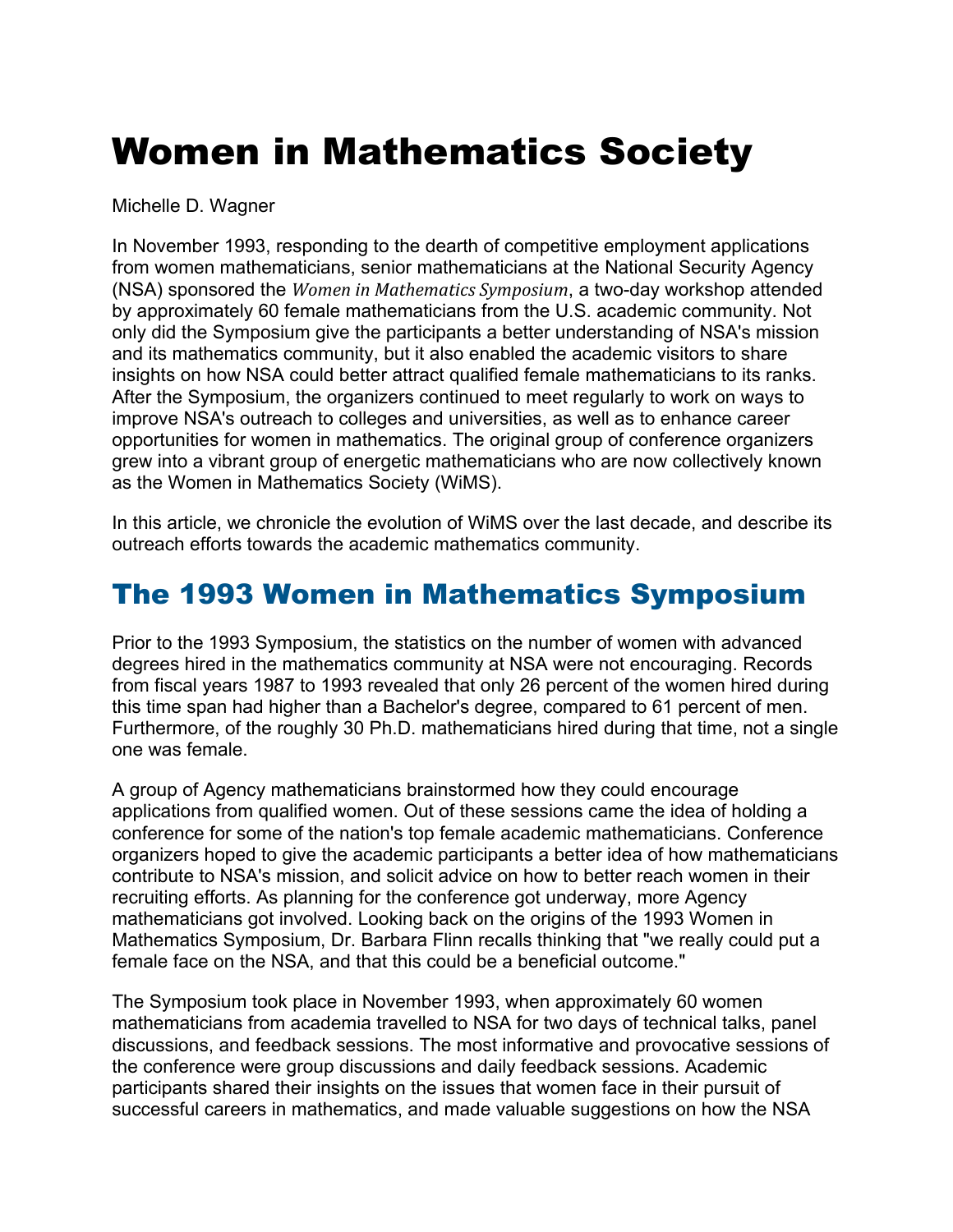could encourage more women to pursue studies and careers in mathematics. From these discussions emerged four major themes:

- 1. NSA was still relatively unknown, and its role in mathematics was misunderstood by many of the external visitors.
- 2. Participants indicated that female mathematicians have different career concerns than men, and saw NSA employment as having a number of attractive features for women applicants.
- 3. The state of the job market at that time discouraged many mathematicians, not just women, from pursuit of higher education in mathematics.
- 4. Academic participants identified numerous inadequacies in NSA's hiring process, such as recruiters' emphasis on the military mission of the NSA, and the lack of direct contact between female NSA mathematicians and female applicants.

At the end of the two-day Symposium, the academic participants left with a better understanding of the role that mathematics plays in NSA's mission. Simultaneously, NSA was armed with information that could be used to enhance its attractiveness as an employer for women mathematicians. While there is still work to do in balancing the playing field for men and women, the numbers are more encouraging than ever. In particular, of the women mathematicians who have been hired since 1994, 38 percent hold a Doctoral degree, and 27 percent hold a Master's degree. Another sign of NSA's commitment to support the development of female mathematicians is the Women in Mathematics Society (WiMS), a group that carries on the legacy and spirit of the 1993 Symposium.

## WiMS and its Mission

After the 1993 Symposium, the organizers continued meeting regularly to find ways to improve NSA's outreach to the academic community and enhance the career development of women mathematicians at the Agency. WiMS holds monthly meetings featuring technical talks given by female mathematicians. These talks were intended to give women a relaxed venue in which they could practice giving talks on their work and provide outlet for advertising and sharing the contributions of female mathematicians at the Agency. At these meetings, women have the chance to make connections with other female mathematicians, and discuss shared experiences.

As WiMS became more established at NSA, its members came up with additional ways to support women mathematicians and to contribute to the overall health of the mathematics community. One of its most successful ventures has been the MathNet program. This program matches volunteers at NSA with newly hired mathematicians in an effort to ease the transition of new hires at the Agency. Recent hires have appreciated this informal way of learning the ropes and getting a personal welcome into the Agency.

WiMS has strong ties with the academic mathematics community and sends representatives to participate in Sonya Kovalevsky Days (SK Days) at colleges and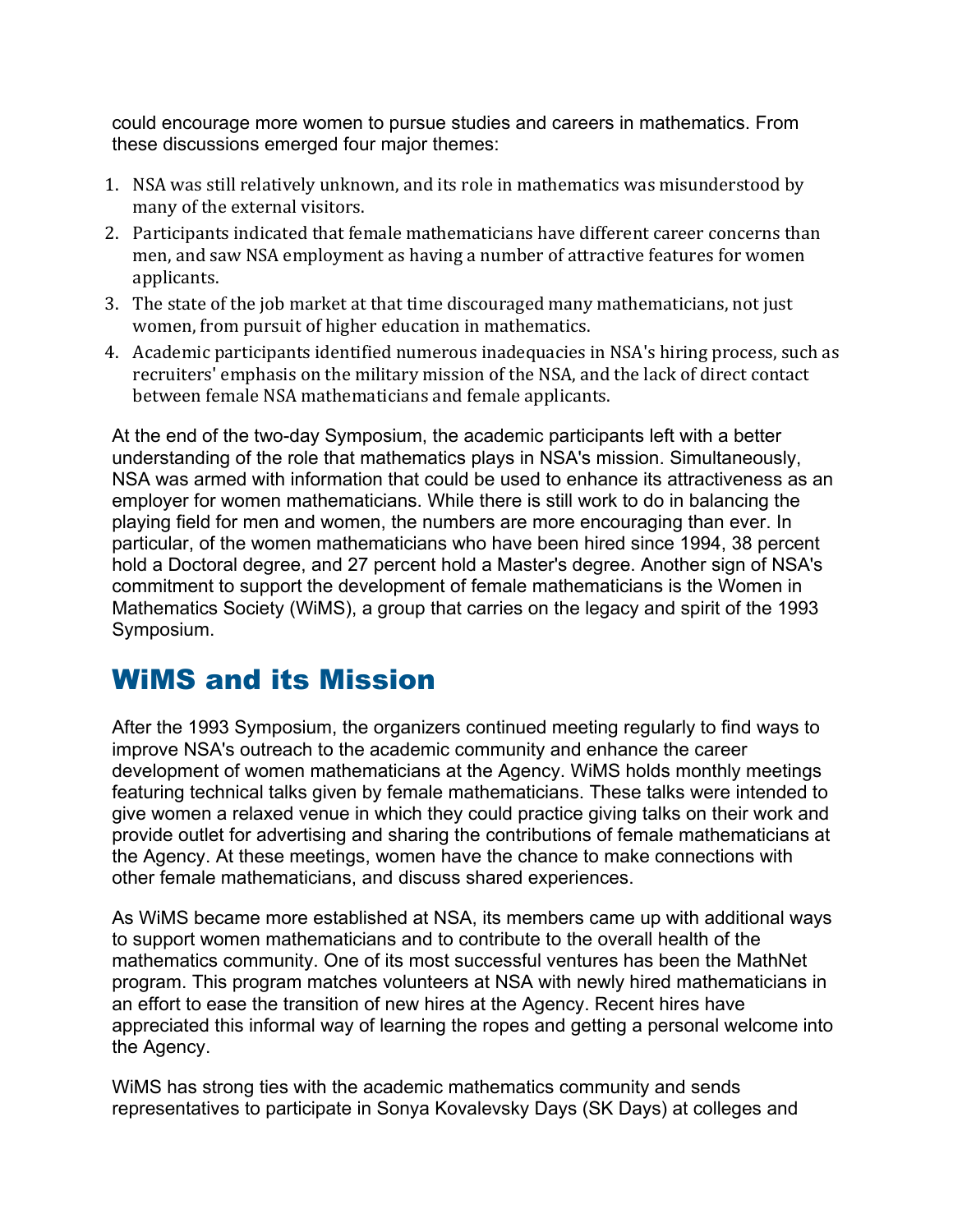universities. SK Days, which are named in honor of the Russian mathematician Sonya Kovalevsky, are aimed at encouraging high school girls to study advanced mathematics. The events are typically held on the campus of a college or university, and give the girls the chance to learn about new kinds of mathematics that are not usually covered at the high school level. WiMS representatives sometimes participate in SK Days by speaking about their work at NSA and encouraging the girls to consider careers in mathematics.

WiMS financially supports a number of programs for women in mathematics. For the last several years, the George Washington University Summer Program for Women in Mathematics has been funded by WiMS. During this intensive five-week program, mathematically talented undergraduate women attend seminars, take weekly field trips to facilities of mathematical interest in the Washington, D.C. area, and learn more about career opportunities and graduate study in mathematics. Similarly, WiMS has provided funding for the Carleton and St. Olaf Colleges Summer Mathematics Programs, and continues to support the Nebraska Conference for Undergraduate Women in Mathematics.

Another way that WiMS maintains contact with the academic community is by sponsoring an annual networking session at one of the nation's largest mathematics meetings. Each January, thousands of mathematicians from across the world gather for the Joint Mathematics Meetings of the American Mathematical Society and the Mathematical Association of America. The annual WiMS networking session, which usually takes place during one of the evenings of the conference, has drawn a regular following over the past several years. The session typically draws well over a hundred participants, and provides mathematicians in both government and academia the chance to socialize and keep up with the latest news in their respective fields. This past January when the Joint Mathematics Meetings were held in Baltimore, the WiMS networking session took on a special meaning by celebrating the ten-year anniversary of the 1993 Women in Mathematics Symposium. In honor of the occasion, the academic mathematicians from the 1993 Symposium were invited to attend. The session featured two technical talks and a panel discussion on women in mathematics at NSA. Some of the audience members at the session have already asked when the next special session like this will take place (they didn't want to wait another decade).

In addition to the above ventures, WiMS works jointly with another Agency program called the Mathematics Education Partnership Program (MEPP). Whereas WiMS is primarily focused on outreach activities to colleges and universities, MEPP promotes mathematics and science education at non-profit educational institutions, particularly at the K-12 level. Together, MEPP and WiMS work to provide NSA volunteers for activities such as the Mathematics Speakers Bureau, summer camps for K-12 students, summer workshops for teachers, and tutoring and enrichment activities in mathematics and science.

Through its outreach activities and contributions to NSA's mathematics community, WiMS is thriving as an organization. As more women enter the mathematics profession,